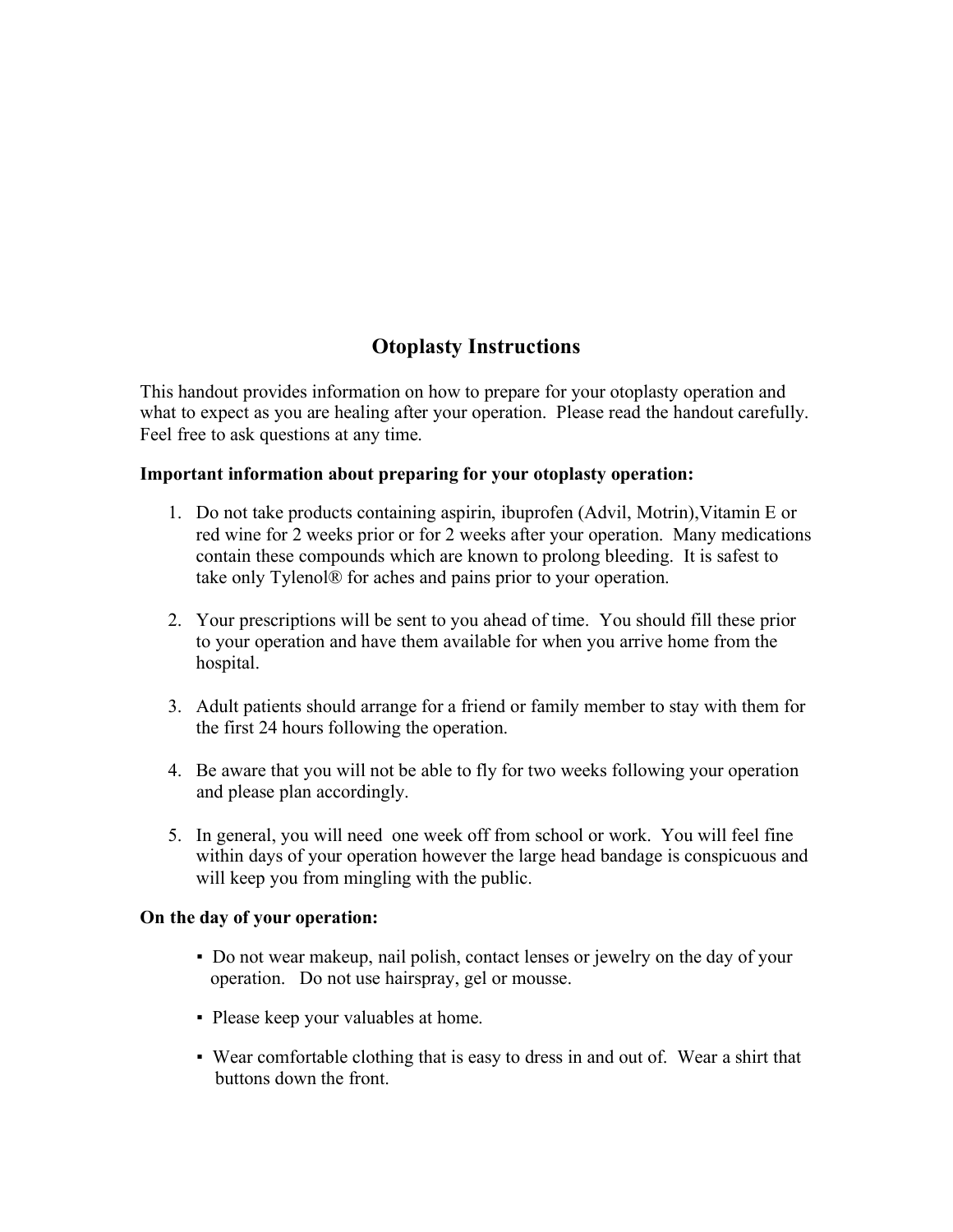#### **After your operation:**

- 1. After your operation, you will wake up with a bandage on your head that will stay in place for 7 days. The bandage will be removed by Dr. Bartlett in the office. Keep this bandage clean and dry.
- 2. Bring a skier's headband to your one week follow-up appointment. After the head bandage is removed, you will wear the skier's headband full-time, day and night for one week and then only at night for 6 more weeks. The skier's headband prevents the ears from curling over. If you cannot wear the headband at school or work, please discuss with Dr. Bartlett.
- 3. After your one week appointment, you may shower and wash your hair and then replace the skier's headband.
- 4. Sleep with your head elevated on several pillows arranged in a wedge.
- 5. Use the pain medication as prescribed when you are feeling uncomfortable.
- 6. Once home, you may get up to use the bathroom or to take a light walk around the house. Exercise caution in your home and be careful with tasks such as climbing stairs when you are taking pain medications.
- 7. An occasional complaint after the operation is nausea, although this generally passes within 24-48 hours. It is important that you drink liquids frequently after your operation. Do not take your pain medication on an empty stomach as you may experience nausea and/or vomiting.
- 8. It will be at least 2 weeks before you can begin light exercise such as walking or using a stationary bike.
- 9. Heavy exercise, heavy lifting and activities that may harm ears are not permitted for 6 weeks. Diving or swimming with your head in the water is not allowed for 6 weeks.
- 10. Adult patients will be able to drive after one week. Be aware that pain medications cause drowsiness and should not be used before driving.